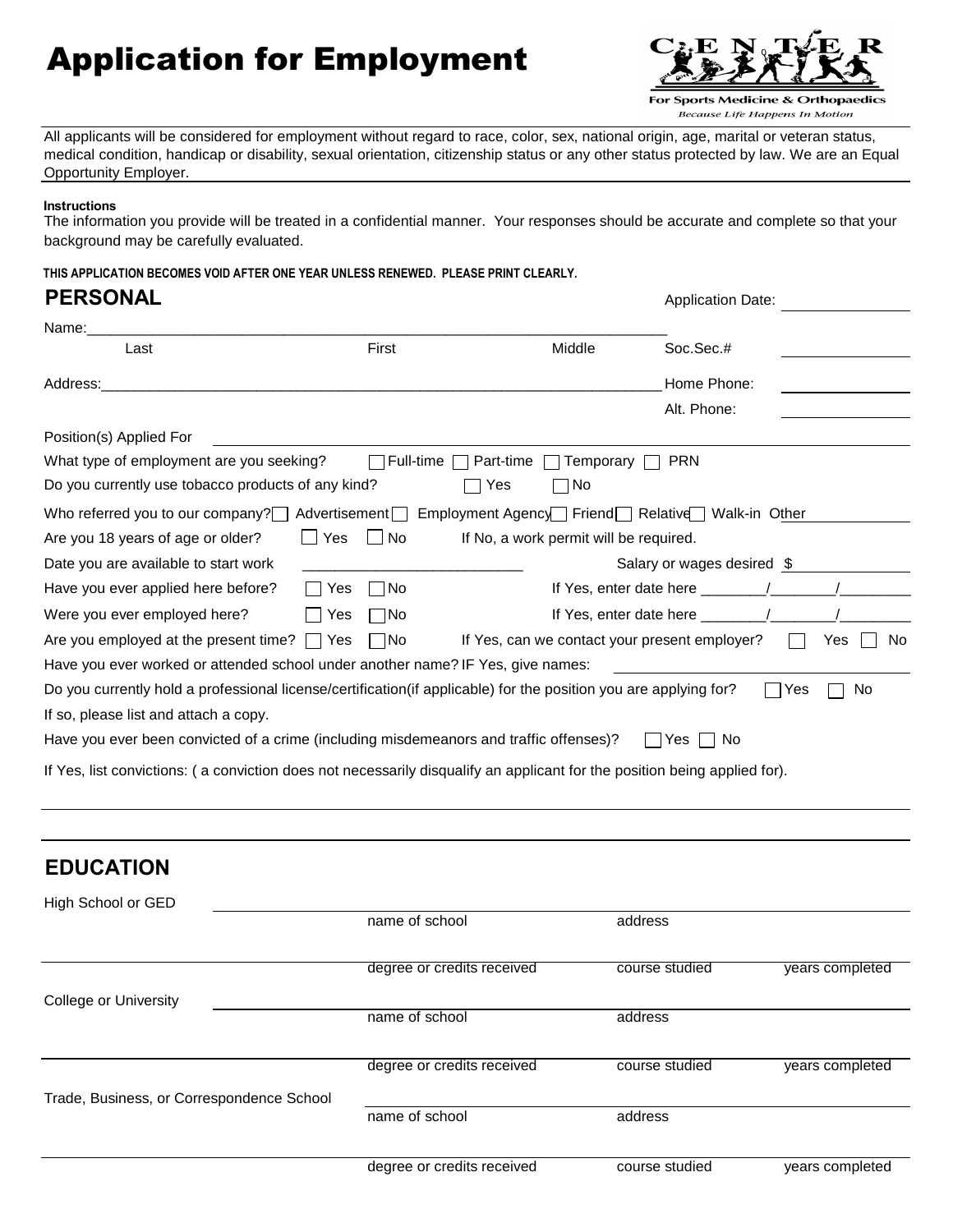## **SPECIAL QUALIFICATIONS OR SKILLS**

Use this space to describe any special qualifications, training or skills you have aquired. List all equipment and software skills.

#### **FORMER EMPLOYERS (Start with the most recent employer)**

| Employer:                  |                 | Phone:           | From:<br>To:                                                                                        |  |
|----------------------------|-----------------|------------------|-----------------------------------------------------------------------------------------------------|--|
|                            |                 |                  |                                                                                                     |  |
| <b>Address:</b>            |                 | City, State, Zip | Position:                                                                                           |  |
|                            |                 |                  | <b>Supervisor's Name:</b>                                                                           |  |
| <b>Duties:</b>             |                 |                  |                                                                                                     |  |
|                            |                 |                  | Pay: Start                                                                                          |  |
| Reason for leaving:        |                 |                  | Pay: Final                                                                                          |  |
| Employer:                  |                 | Phone:           | <b>From:</b><br>To:                                                                                 |  |
|                            |                 |                  |                                                                                                     |  |
| <b>Address:</b>            |                 | City, State, Zip | Position:                                                                                           |  |
|                            |                 |                  | <b>Supervisor's Name:</b>                                                                           |  |
| <b>Duties:</b>             |                 |                  |                                                                                                     |  |
|                            |                 |                  | <b>Pay: Start</b>                                                                                   |  |
| <b>Reason for leaving:</b> |                 |                  | <b>Pay: Final</b>                                                                                   |  |
| Employer:                  |                 | Phone:           | From:<br>To:                                                                                        |  |
|                            |                 |                  |                                                                                                     |  |
| <b>Address:</b>            |                 | City, State, Zip | Position:                                                                                           |  |
|                            |                 |                  | <b>Supervisor's Name:</b>                                                                           |  |
| <b>Duties:</b>             |                 |                  |                                                                                                     |  |
|                            |                 |                  | Pay: Start                                                                                          |  |
| Reason for leaving:        |                 |                  | Pay: Final                                                                                          |  |
| <b>Employer:</b>           |                 | Phone:           | To:<br>From:                                                                                        |  |
|                            |                 |                  |                                                                                                     |  |
| <b>Address:</b>            |                 | City, State, Zip | Position:                                                                                           |  |
|                            |                 |                  | <b>Supervisor's Name:</b>                                                                           |  |
| <b>Duties:</b>             |                 |                  |                                                                                                     |  |
|                            |                 |                  | <b>Pay: Start</b>                                                                                   |  |
| <b>Reason for leaving:</b> |                 |                  | Pay: Final                                                                                          |  |
|                            |                 |                  | PROFESSIONAL REFERENCES List 3 professional references (exclude personal references and relatives). |  |
| <b>Name</b>                | <b>Business</b> | <b>Address</b>   | Phone                                                                                               |  |
| $\overline{1}$             |                 |                  |                                                                                                     |  |
|                            |                 |                  |                                                                                                     |  |
| $\overline{2}$             |                 |                  |                                                                                                     |  |
| <u>3</u>                   |                 |                  |                                                                                                     |  |
| $\overline{\mathbf{4}}$    |                 |                  |                                                                                                     |  |